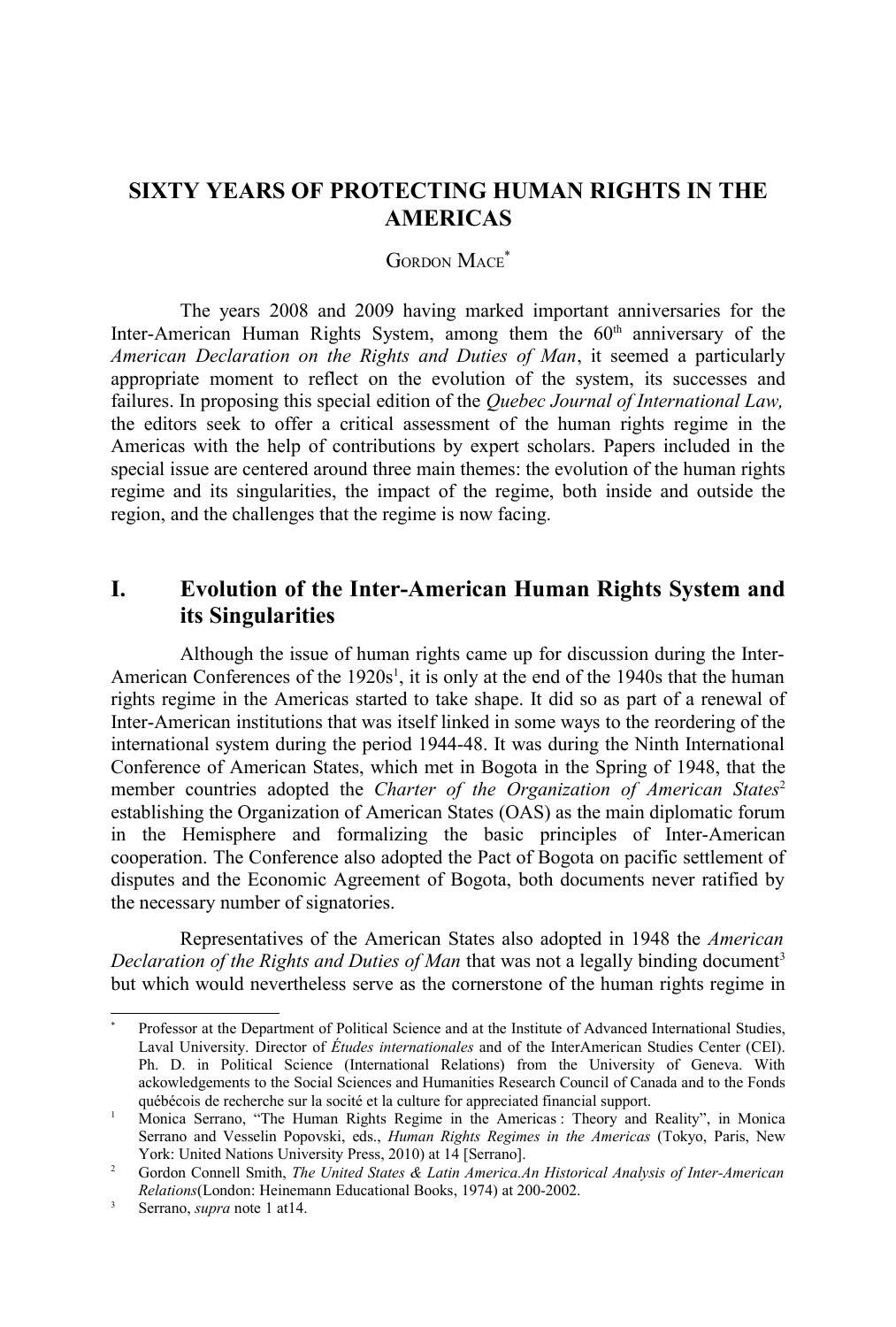the Americas<sup>[4](#page-1-0)</sup>. A regime based on two central institutions, the Inter-American Commission on Human Rights established in 1959 and the Inter-American Court of Human Rights created in 1969, and a series of norms adopted over the years on the prohibition of torture, on violence against women and so on.

One of the interesting things concerning the evolution of the human rights regime in the Americas is that although the question became an important one afterwards it was not a main priority in the discussions leading to the redesigning of the Inter-American system in 1947-8. Issues such as security, development, democracy and economic relations clearly had the priority at the time. In the subsequent decades, however, the institutionalization of the human rights regime was more successful than institutionalization in other issue-areas except maybe the promotion of democracy after 1985.

Another interesting observation, as underlined adequately by Thede and Brisson in this volume, concerns the relationship between the construction of the human rights regime and the evolution of the international and regional systems. It is clear that the regime has benefited from "windows of opportunity" offered by periods of lessening tensions during the Cold War Years and periods of democratization and re-democratization in the Hemisphere. Periods of high-level of tension during the Cold War severely handicapped the progress of the human rights regime in the Americas as a majority of governments of the region aligned themselves with Washington in the fight against communism.

On the contrary, periods of *détente* during the second half of the 1960s, 1970s, and 1980s were more favorable to the idea of protection of human rights because member States felt less threatened. It is during these periods that we can witness the institutionalization of the regime and its expansion. It is also during these periods, but more so during the post-Cold War period that the regime became more open to non-State actors. As well illustrated in the Lessard contribution, participation of civil society in the OAS and in the human rights system did occur in a spontaneous fashion prior to the 1990s but that participation became more organized and regular starting at the end of that decade as the OAS put in place a formal institutional framework for such participation. There were some notable successes as a result of the action of the International Coalition of Organizations for Human Rights in the Americas and the mobilization of indigenous peoples during the negotiations on the *Draft American Declaration on the Rights of Indigenous Peoples* but participatory mechanisms in the Inter-American system must be improved significantly for full participation of civil society in Inter-American institutions.

Nevertheless, the Inter-American human rights regime has managed over the years to develop a singular personality as we are reminded by Hennebel's contribution. This "Inter-American distinctiveness" of the human rights doctrine is characterized by elements such as the individualization, criminalization,

<span id="page-1-0"></span><sup>4</sup> Bernard Duhaime, "Protecting Human Rights : Recent Achievements and Challenges", in Gordon Mace, Jean-Philippe Thérien and Paul Haslam, eds., *Governing the Americas. Assessing Multilateral Institutions,* (Boulder: Lynne Rienner, 2007) at 131 [Duhaime].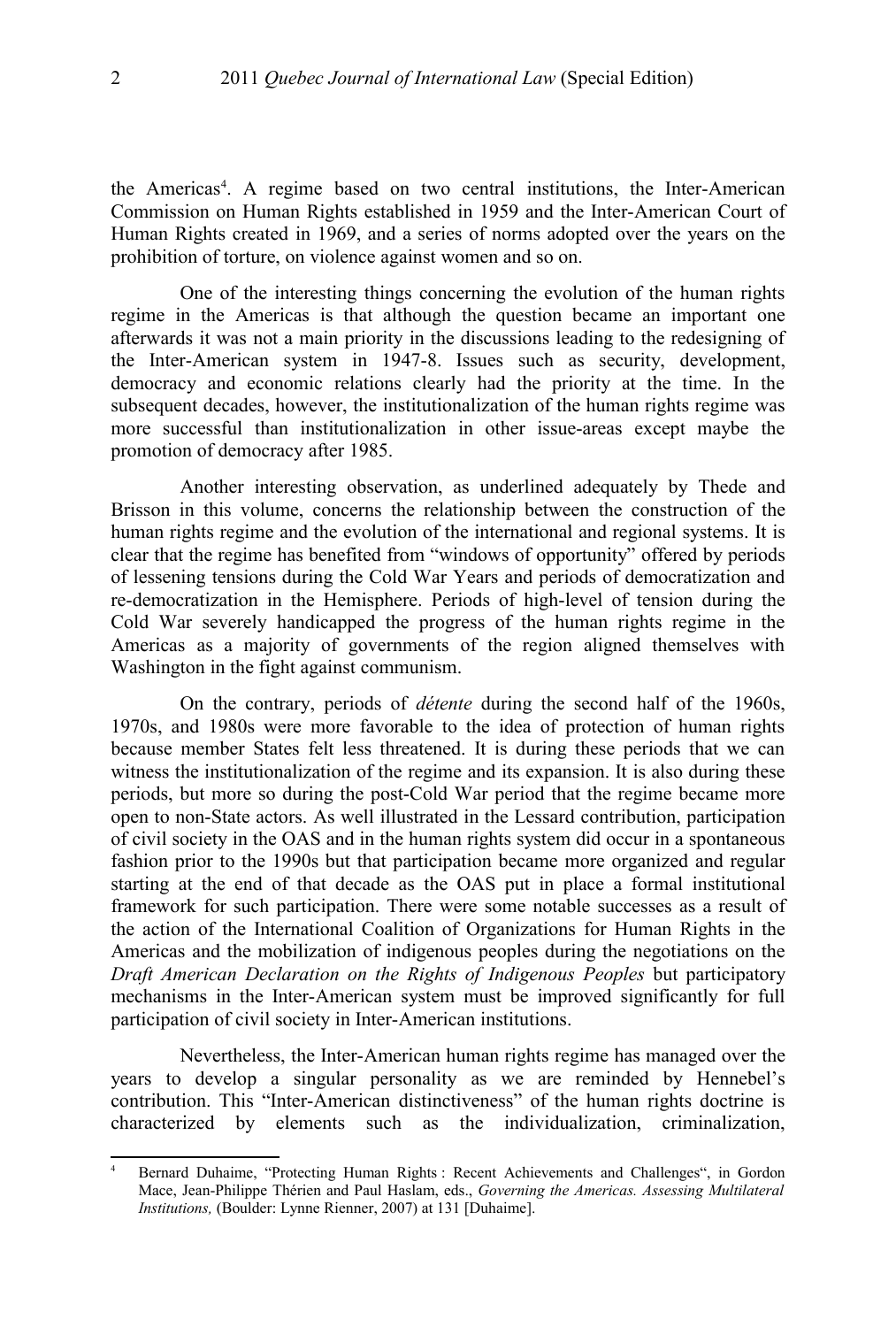"constitutionalization" and humanization of Inter-American law. These atypical features of the Inter-American human rights law do not preclude, however, a form of universalism as the Court will often use international law to interpret the American Convention on Human Rights. Consequently, the "exceptionalism" of the Inter-American doctrine does not prevent an opening of the system to the outside world.

### **II. Impact of the Regime**

Mônica Herz is not alone in believing that one of the major contributions of the human rights regime in the Americas is its role in the fight to end dictatorships and to advance democratization in the region.<sup>[5](#page-2-0)</sup> The regime was able to do this because it managed, over the years, to achieve a certain number of successes. One of them is the development of the Commission itself and its role with regard to the individual petition procedure that, among other things, provided the regime with "considerable credibility".<sup>[6](#page-2-1)</sup> Another success is the establishment of jurisprudential bases extremely useful in the fight against impunity. And finally, a major achievement of the human rights regime is the development of jurisprudential standards to protect human rights in the context of armed conflicts, particularly domestic ones, and in the context of regular democratic life.[7](#page-2-2)

It is because of these significant achievements that the inter-American human rights regime was able to have an impact both inside and outside of the region. With regard to the region itself, Anaya's contribution to this volume uses the case of Mexico to illustrate the role of the regime in putting pressure on a national government and working to modify state behavior. In situations where governments are seen as part of the problem as illustrated, for example, by a refusal to work with the regional or international human rights bodies as was the case with Mexico up to 1998, the strategy used by human rights institutions has been one of shaming. By acting themselves as transnational actors or by providing information to third parties, human rights institutions initiate a process of shaming against which a government may have some difficulty to defend itself. In situations where States are trying to reform policies and are seen as part of the solution as was the case with the Mexican government after 2000, Inter-American Human Rights Institutions will develop a strategy of cooperation by interacting with State authorities and by providing resources to civil society actors.

As to external influence, Neuman's contribution to this volume demonstrate that even if the Inter-American Human Rights System borrowed more from the European and international systems it nevertheless managed to influence other systems in a significant manner. The strongest contribution of the Inter-American Human Rights System concerns forced disappearance where the European Court of Human Rights adopted the methodology and the fact-finding method developed in the

<span id="page-2-0"></span><sup>&</sup>lt;sup>5</sup> Mônica Herz, *The Organization of American States (OAS)* (New York, Routledge, 2011) at 28.

<span id="page-2-1"></span><sup>6</sup> Duhaime, *supra* note [4](#page-1-0) at 134.

<span id="page-2-2"></span><sup>7</sup> *Ibid.* at 135-140.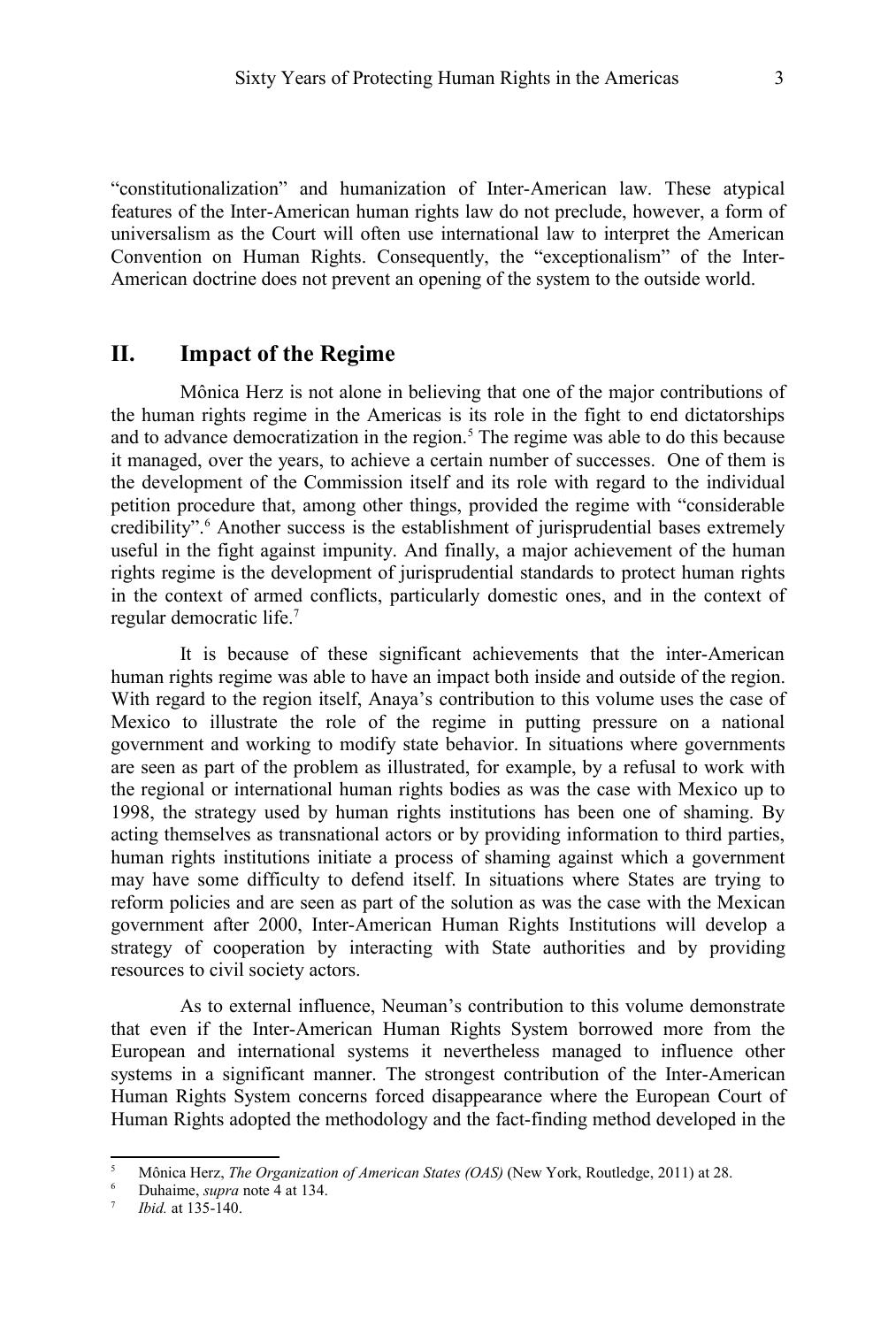Americas. Other contributions to other human rights systems were the nonderogability of habeas corpus adopted by the United Nations Human Rights Committee, the barriers to impunity adopted internationally, and the norms concerning the rights of indigenous peoples adopted by the UN CERD Committee. There were other contributions but also some failures concerning for example the diffusion of *jus cogens.* All in all, however, one can observe that the Inter-American Human Rights System did make significant contributions to both hard law and soft law.

#### **III. Challenges**

Although the Inter-American Human Rights regime does have notable achievements that it can be proud of, it is also plagued by a certain number of flaws as aptly identified in Dulitsky's contribution to the volume. Among them is an unequal protection system as the *amparo* applies only to a few countries. There is also the problem of lack of funds given that less than 10 % of the budget of the OAS, the organization itself being under-funded in relation to the mandates given to it $\delta$ , finances human rights institutions. A related problem is the limited capacity of a system burdened with a backlog of cases and the duplication of processes. Finally, one cannot dismiss the important problem related to the low level of compliance by member States.

Solutions that have been proposed often deal with procedure rather than with substance. Thinking more in terms of substantive issues, Dulitzky proposes interesting ideas to improve the overall performance of the human rights regime in the Americas. Among these is the proposal to centralize human rights within the OAS by, among other things, incorporating the notion of human rights in the mandates of OAS' agencies and creating a stronger link between promotion of democracy and protection of human rights. The independence of the Commission and of the Court must be strengthened and a clearer division of labor must be established between them. Finally, Inter-American Human Rights Institutions must establish a closer relationship with the member States of the OAS.

It is somewhat surprising to find a book recently published on the OAS with almost no mention of the human rights regime<sup>[9](#page-3-1)</sup> given the importance of the issue-area not only for the OAS but also for the Americas as a whole. Looking at the progress made in the various dimensions of inter-American cooperation over the past sixty years, one can easily recognize that the human rights regime has been a crown jewel of the Inter-American system despite its many handicaps. For some, progress has clearly been too slow.

<span id="page-3-0"></span><sup>8</sup> On this see Richard E. Feinberg, *Unfunded Mandates in the Western Hemisphere : The OAS, IDB and Summitry in the Americas,* Ottawa, FOCAL, Summit of the Americas Follow-up Series No.3, January 2004. See also Gordon Mace & Jean-Philippe Thérien, "Conclusion: The Fragile Legitimacy of Inter-American Institutions", ", in Gordon Mace, Andrew F. Cooper and Timothy M. Shaw, eds, *Inter-American Cooperation at a Crossroads,* (Basingstoke, Palgrave Macmillan, 2011) at 269.

<span id="page-3-1"></span><sup>9</sup> Betty Horowitz, *The Transformation of the Organization of American States. A Multilateral Framework for Regional Governance* (London: Anthem Press, 2010).